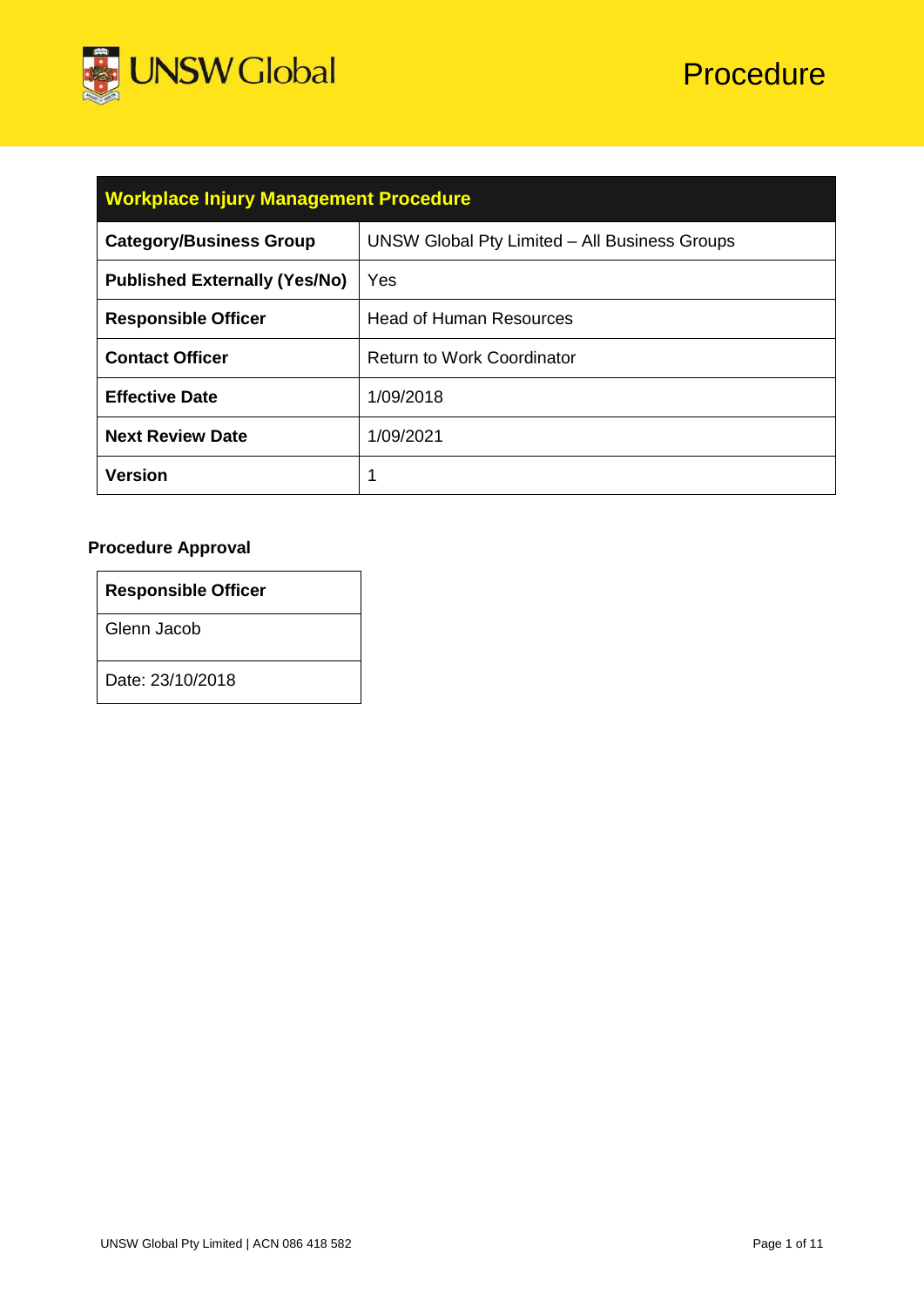

## **1 Purpose**

The purpose of this Procedure is to:

- $(a)$ ensure that all Employees who suffer a workplace injury or illness are supported and enabled to recover and return to pre-injury wellbeing;
- ensure that all managers and Employees understand their obligations under Workplace  $(b)$ Health and Safety legislation and Workers Compensation legislation regarding workplace injuries and illness.

This Procedure should be read in conjunction with the Return to Work Program Procedure.

#### **2 Scope**

This Procedure applies to all Employees whilst at work at any UNSW Global premises or whilst travelling on UNSW Global business.

The Procedure documents the process for assisting Employees who have suffered a workplace injury within the meaning of the Workers Compensation legislation. The Procedure does not apply to other kinds of injuries or illness.

### **3 Definitions**

*Certificate of Capacity* means a NSW Workers Compensation Certificate of Capacity, a document issued by SIRA which is completed by a medical practitioner regarding the injured person, and includes information about the injured person's capacity for activities and capacity for work: see [www.sira.nsw.gov.au.](http://www.sira.nsw.gov.au/)

*Employee* means a person who carries out work in any capacity for a person conducting a business or undertaking (PCBU), including work as: an employee, contractor or subcontractor, an employee of a contractor or subcontractor, or an employee of a labour hire company assigned to work for a PCBU, an outsourced employee, an apprentice or trainee, a student gaining work experience, volunteer.

*Incident* has the meaning given by the *WHS Incident Reporting and Investigation Procedure*.

*Injury* means workplace injury, namely:

- personal injury arising out of or in the course of employment; and  $(a)$
- includes a *disease injury*, which means:  $(b)$ 
	- (i) a disease that is contracted by a worker in the course of employment but only if the employment was the main contributing factor to contracting the disease; and
	- (ii) the aggravation, acceleration, exacerbation or deterioration in the course of employment of any disease, but only if the employment was the main contributing factor to the aggravation, acceleration, exacerbation or deterioration of the disease; and
- $(c)$ does not include (except in the case of a worker employed in or about a mine) a dust disease, or the aggravation, acceleration, exacerbation or deterioration of a dust disease, as so defined.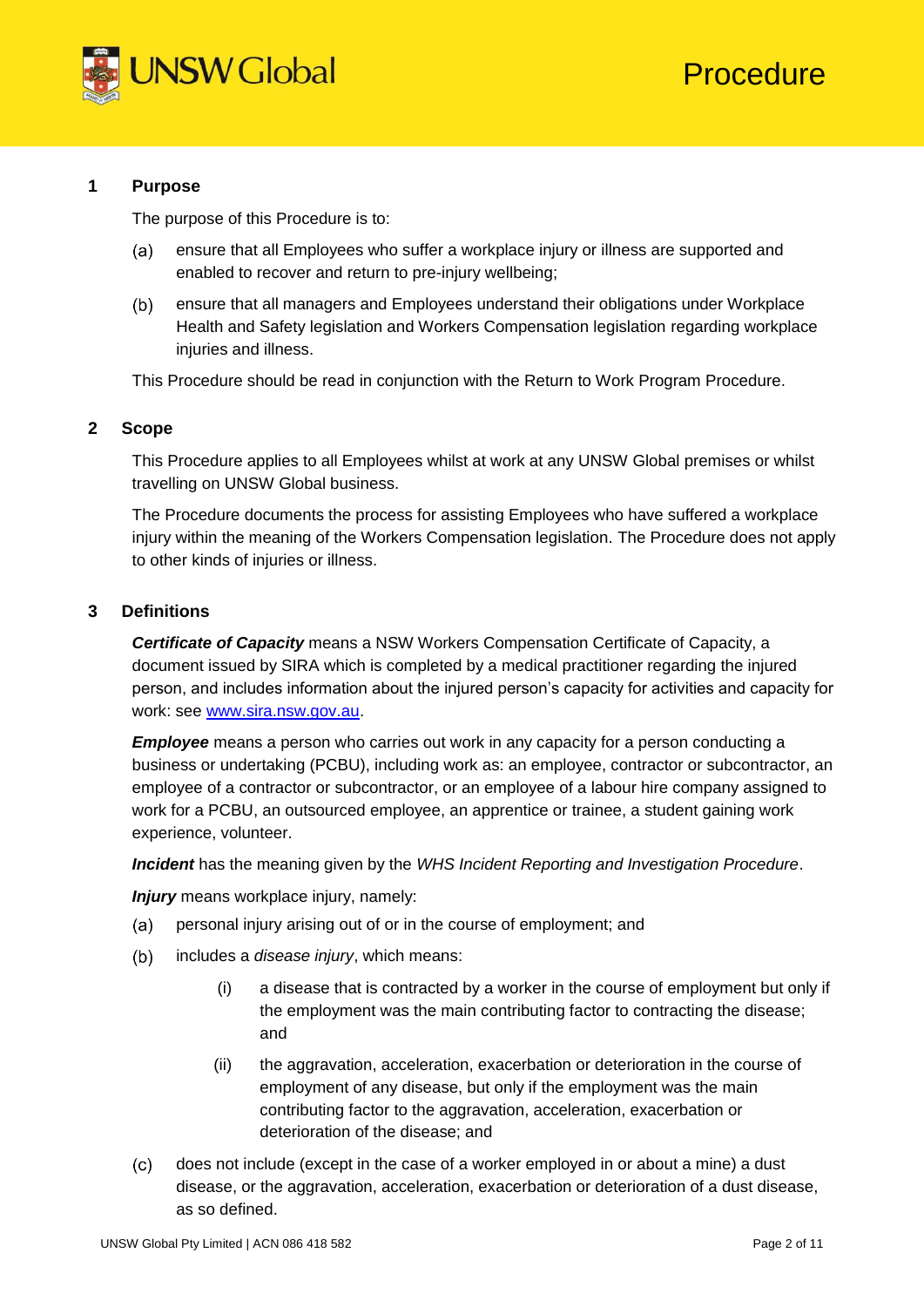

Note that under the Workers Compensation Legislation, Injury also includes psychological injury, however there are some restrictions on when a claim for psychological injury can be made.

*Injury Management Plan* means a specific plan developed by the Insurer for an Employee who has suffered a Significant Injury. The Injury Management Plan details the treatment, rehabilitation and retraining of an injured Employee, for the purpose of achieving a timely, safe and durable return to work.

*Injury Management Program* means a program which the Insurer is required to develop for integrating all aspects of injury management (including treatment, rehabilitation, claims management and employment management practices). See icare's Injury Management Program dated 31 May 2018 [www.icare.nsw.gov.au.](http://www.icare.nsw.gov.au/)

*Insurer* means Employers Mutual NSW Limited (**EML**) acting as the approved insurance agent of Insurance and Care NSW (**icare**), the Workers Compensation nominal insurer in NSW.

*Nominated Treating Doctor* means the medical practitioner an injured Employee nominates to manage their recovery and assist in safely returning the Employee to work, and to complete an Injury Management Plan if the Employee has suffered a Significant Injury. It is possible to nominate a medical practice (which includes the doctors working at that particular practice) as the Nominated Treating Doctor.

*Notifiable Incident* has the meaning given by the *WHS Incident Reporting and Investigation Procedure* and the *Work Health and Safety Act 2011* (NSW).

*Recover at Work Plan* means a plan prepared by UNSW Global for managing the process of recovery and return to full pre-Injury work or as close to it as is possible once the Employee has returned to work.

*Return to Work Coordinator* means the person appointed by UNSW Global to assist with recovery at work planning and managing Employees with an Injury.

*Return to Work Program* means a program developed by UNSW Global which summarises the system UNSW Global will use to manage Employees with work related Injuries or illnesses. It is found in the Return to Work Program Procedure.

*Significant Injury* means an injury that is likely to result in an Employee being incapacitated for work for a continuous period of more than 7 days, whether or not any of those days are work days and whether or not the incapacity is total or partial or a combination of both.

**Suitable Employment** in relation to an Employee, means employment in work for which the Employee is currently suited, having regard to the Employee's incapacity, age, education, skills and work experience.

**SIRA** means the State Insurance Regulatory Authority. It is the NSW Government organisation responsible for regulating and administering the NSW workers compensation system.

*WHS Regulator* means SafeWork NSW, the regulator for workplace health and safety in NSW.

*WorkCover Authority* is the name of the former regulator and nominal insurer for all workplace injury and workers compensation matters in NSW. In 2015 it was split into SIRA (as the insurance regulator), icare (as the nominal insurer) and SafeWork NSW (as the workplace safety regulator).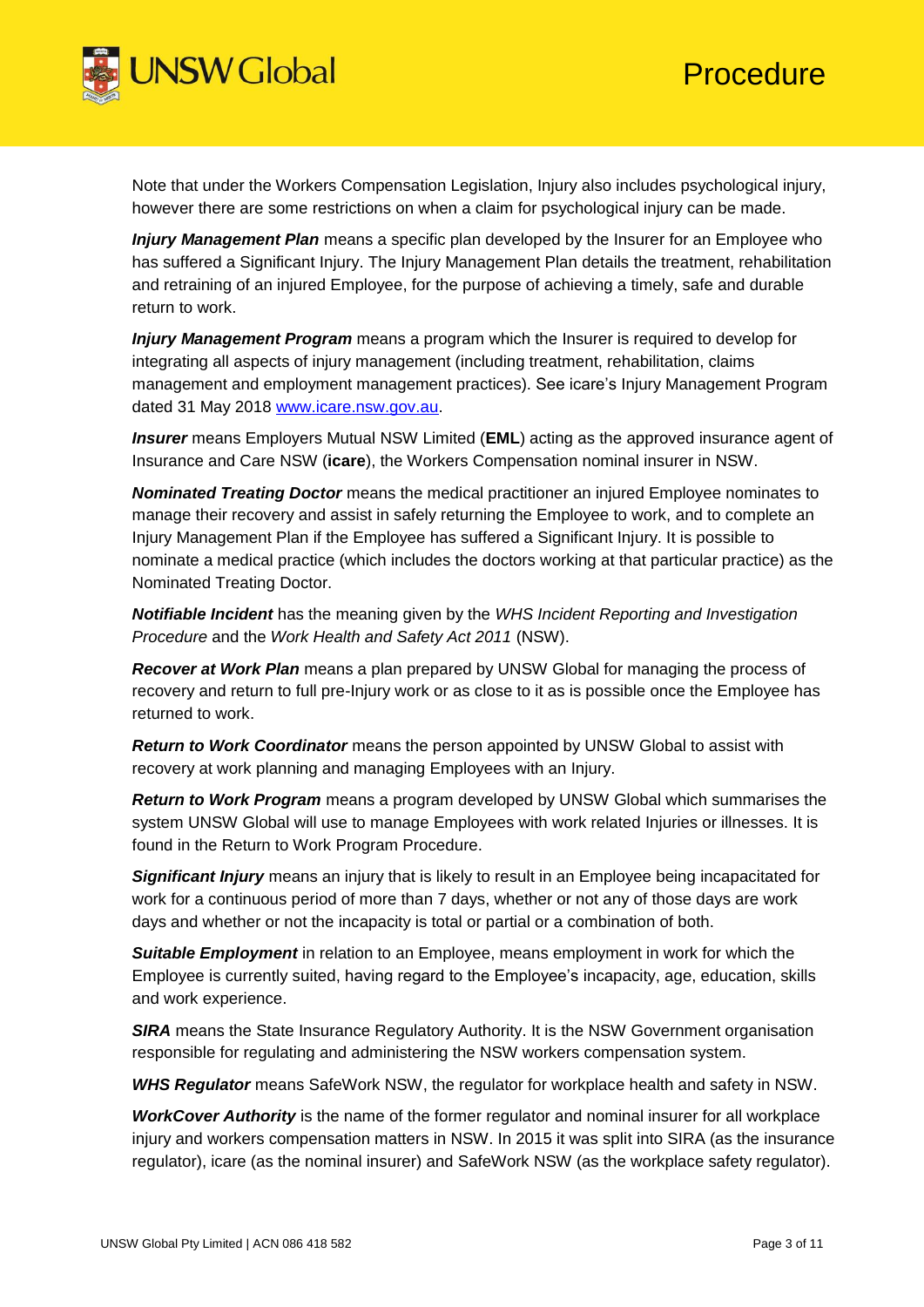

*Workers Compensation* means a form of insurance payment to employees if they are injured at work or become sick due to their work. It is part of a compulsory insurance scheme for all employers in NSW. Workers Compensation includes payments to employees to cover their:

- (a) wages while they are not fit for work; and/or
- (b) medical expenses and rehabilitation.

#### *Workers Compensation Legislation* means:

- *(a) Workers Compensation Act 1987* (NSW)*;*
- *(b) Workplace Injury Management and Workers Compensation Act 1998* (NSW)*;*
- (c) *Workers Compensation Regulation 2016* (NSW); and
- (d) Any guidelines issued by SIRA under section 52 of the *Workplace Injury Management and Workers Compensation Act 1998* (NSW) (eg SIRA Guidelines for Claiming Workers Compensation 2016 and SIRA Guidelines for Workplace Return to Work Programs 2017)

as currently in force or as amended from time to time.

### **4 Procedure Detail**

### **4.1 Health and Safety Commitment**

- UNSW Global is committed to preventing workplace Injury or illness and ensuring, so  $(a)$ far as is reasonably practicable, the health and safety of its Employees while at work on UNSW Global premises.
- $(b)$ While at work Employees must take reasonable care for their own health and safety and must take reasonable care that their acts or omissions do not adversely affect the health and safety of others.

### **4.2 UNSW Global Commitment to Management of Workplace Injury**

UNSW Global makes the following commitments to the management and rehabilitation of all injured Employees who suffer a workplace Injury.

UNSW Global will:

- ensure that injured Employees receive prompt first aid or medical treatment; (a)
- $(b)$ support commencement of return to work as soon as practicable, so that returning to work after Injury is a normal practice and expectation;
- $(c)$ implement a Return to Work Program Procedure that helps injured Employees recover at work and/or return safely as soon as possible following a work-related Injury or illness;
- ensure that all Employees understand their responsibilities under the Workers  $(d)$ Compensation Legislation;
- $(e)$ commence and facilitate Injury management activities as soon as practicable following an Injury, irrespective of an injured Employee's compensation claims status;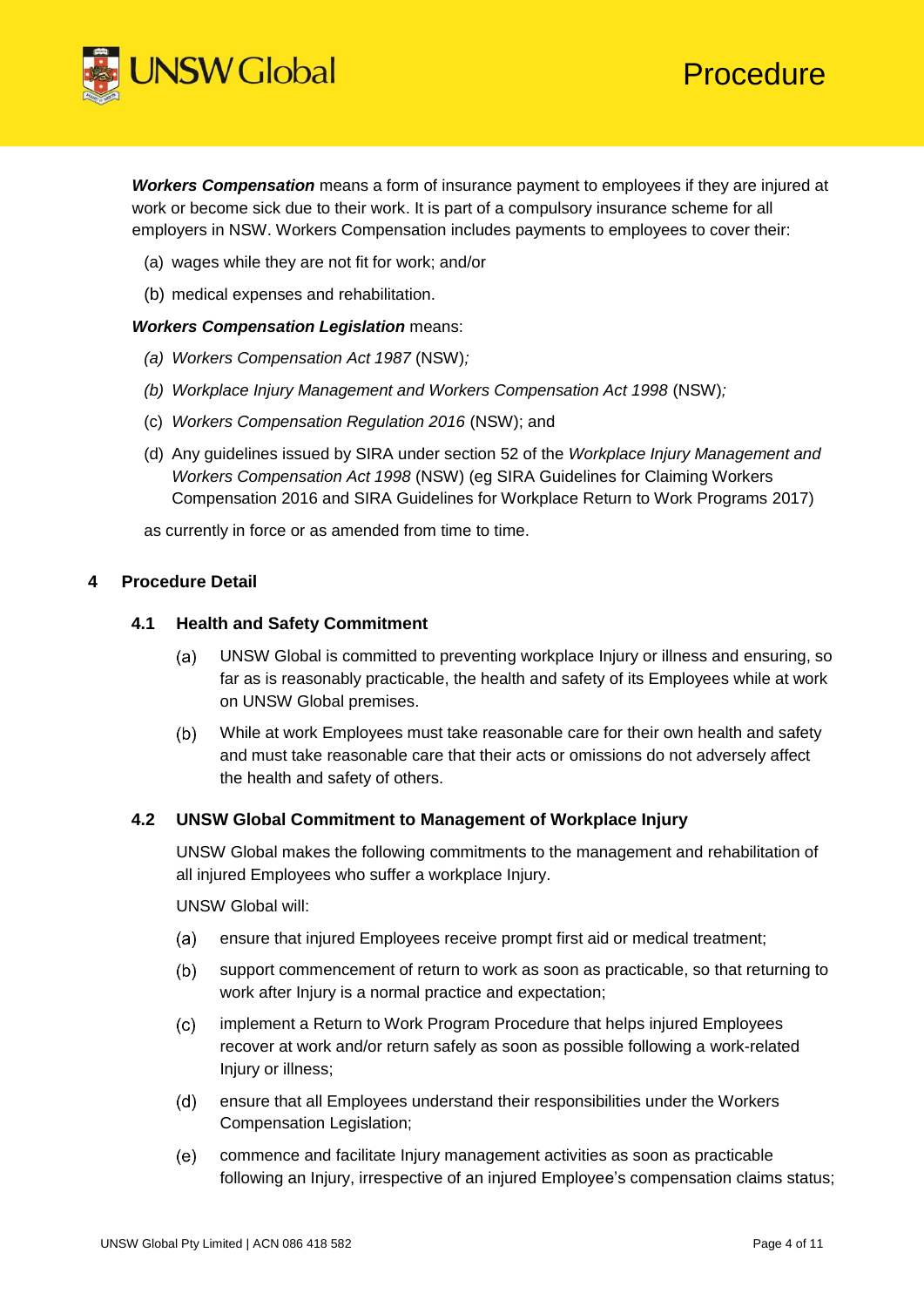



- $(f)$ ensure that an Employee's participation in the Workplace Injury Management Procedure and Return to Work Program Procedure will not, of itself, jeopardise job security;
- consult with injured Employees and relevant stakeholders to ensure the Workplace  $(g)$ Injury Management Procedure and Return to Work Program Procedure operate effectively; and
- collect, keep and disclose personal information and records in the Injury  $(h)$ management process in accordance with the Australian Privacy Principles, the *Privacy Act 1988* (Cth), the *Privacy Policy* and the Workers Compensation Legislation.

## **4.3 Notification of Workplace Injury by Employee**

- (a) Employees must report all Injuries in the following way:
	- (i) to the immediate supervisor or manager, as the case may be, as soon as possible after the Injury occurs; and
	- (ii) to the UNSW Global Human Resources team within 24 hours.
- (b) Employees may elect to report an Injury by completing:
	- (i) the [WHS Incident Report and Investigation Form;](https://intranet.unswglobal.unsw.edu.au/Policy/Forms/Forms/AllItems.aspx?forms=W) and/or
	- (ii) the [Register of Injuries;](https://intranet.unswglobal.unsw.edu.au/Policy/Forms/Forms/AllItems.aspx?forms=R) and/or
	- (iii) by other effective means.
- (c) Alternatively, a notification of Injury can be made by another person acting on behalf of the injured Employee.
- (d) When making a notification, Employees must also indicate whether the Injury is a Significant Injury.
- (e) If an injured Employee makes a claim for weekly payments under the Workers Compensation Legislation, they must provide a Certificate of Capacity to the Return to Work Coordinator.
- (f) When an Employee signs a Certificate of Capacity they authorise the Nominated Treating Doctor to provide relevant information about the Injury to UNSW Global and to the Insurer.

### **4.4 Where Employee Unable to Notify Workplace Injury**

- $(a)$ If for any reason the Employee has not notified an Injury, is absent from work and is not able to be contacted, UNSW Global may use the Employee's emergency contacts provided to Human Resources, for the purposes of obtaining information about the Injury.
- In addition, the Insurer may also take steps to contact the Employee directly.  $(b)$

### **4.5 Notification of Workplace Injury by UNSW Global**

Upon notification of the Injury: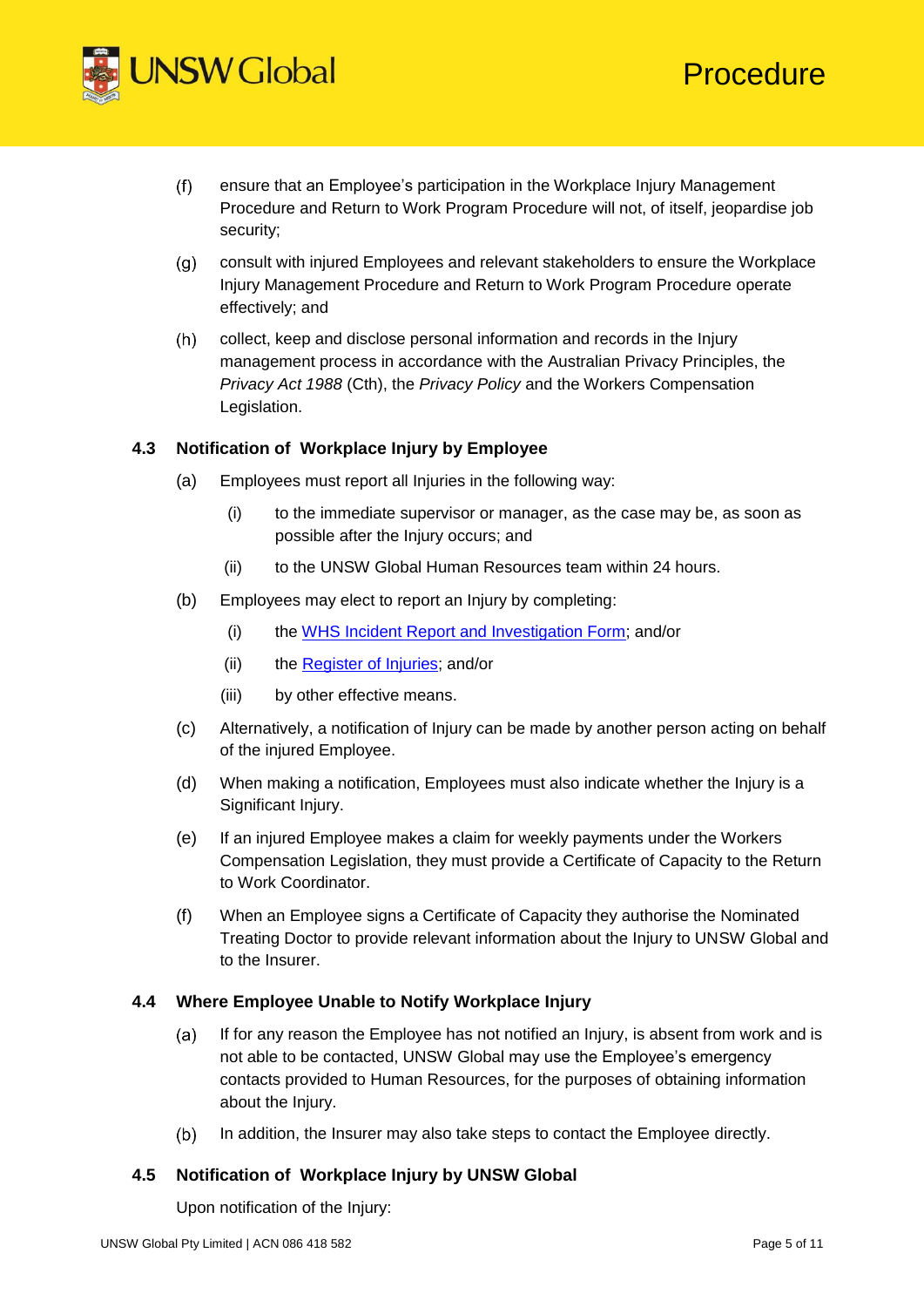



- (a) The manager or supervisor of the injured Employee must:
	- (i) contact Human Resources within 24 hours to report the Injury, and provide any information available at that time;
	- (ii) complete a WHS [Incident Report and Investigation Form,](https://intranet.unswglobal.unsw.edu.au/Policy/Forms/Forms/AllItems.aspx?forms=W) if one has not already been completed, within 48 hours of the Injury occurring; and
	- (iii) notify the Return to Work Coordinator immediately if the injured Employee presents a Certificate of Capacity or other medical certificate.
- (b) Human Resources must:
	- (i) notify the Insurer within 48 hours of becoming aware that an Employee has received an Injury or a Significant Injury:
	- (ii) if the Incident which gave rise to the Injury is a Notifiable Incident, Human Resources must also notify the WHS Regulator as soon as possible, following the process as set out in the *WHS Incident Reporting and Investigation Procedure*.
- (c) The Return to Work Coordinator must:
	- (i) ensure the Employee has signed a consent to disclose personal information on a Certificate of Capacity before obtaining, using or disclosing Injury management information or contacting the Nominated Treating Doctor;
	- (ii) liaise with the injured Employee, their supervisor or manager and, if necessary, the Nominated Treating Doctor within 3 working days of becoming aware that the Injury requires a Recover at Work Plan; and
	- (iii) following the provision of a Certificate of Capacity:
		- contact the injured Employee to determine the expected capacity for work and current treatment;
		- if the injured Employee is not be able to resume their pre-Injury duties and/or usual hours of work, contact the Nominated Treating Doctor to determine the injured Employee's likely needs and restrictions.

## **4.6 Register of Injuries**

- UNSW Global maintains a [Register of Injuries](https://intranet.unswglobal.unsw.edu.au/Policy/Forms/Forms/AllItems.aspx?forms=R) which can be completed by an injured  $(a)$ Employee and/or their manager or supervisor. The Register is maintained by the Return to Work Coordinator.
- If particulars of an Injury are entered by an injured Employee or any person acting on  $(b)$ behalf of an injured Employee in the [Register of Injuries](https://intranet.unswglobal.unsw.edu.au/Policy/Forms/Forms/AllItems.aspx?forms=R) as soon as possible after an Injury has occurred, then the entry is sufficient notification of a workplace Injury, and the time limits in clause 4.5 will apply.

### **4.7 Recover at Work Plans for Injured Employees**

(a) Where an Employee has suffered an Injury which results in any period of medically certified reduced work capacity (but still has capacity to work), an individual [Recover](https://intranet.unswglobal.unsw.edu.au/Policy/Forms/Forms/AllItems.aspx?forms=R)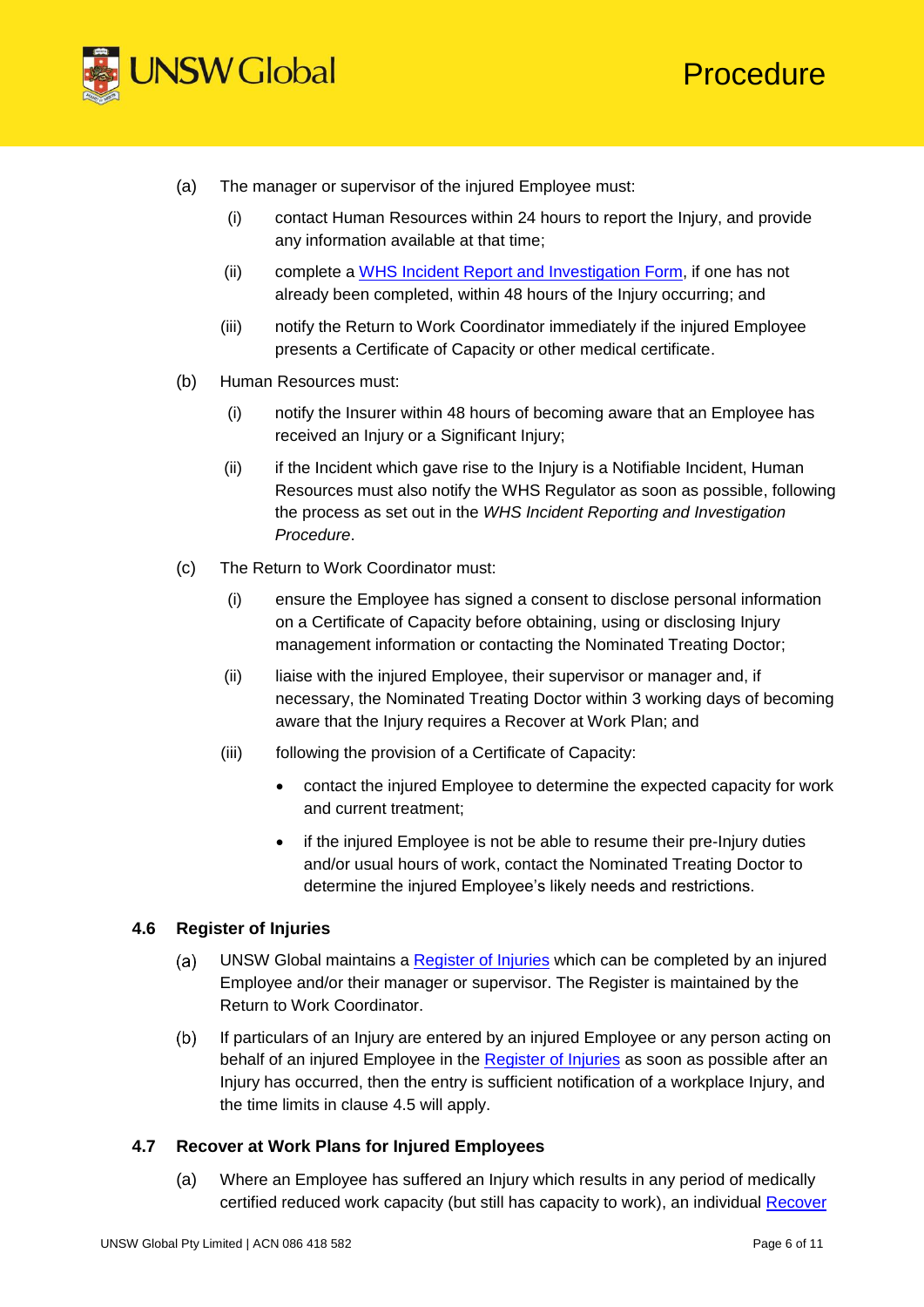

[at Work Plan w](https://intranet.unswglobal.unsw.edu.au/Policy/Forms/Forms/AllItems.aspx?forms=R)ill be developed by the Return to Work Coordinator (or accredited rehabilitation provider if involved), in consultation with the injured Employee and their manager or supervisor.

- (b) Not every Injury will require the development of a Recover at Work Plan; only those preventing the Employee from returning to work and performing their full pre-Injury duties.
- (c) The [Recover at Work Plan](https://intranet.unswglobal.unsw.edu.au/Policy/Forms/Forms/AllItems.aspx?forms=R) will include the following information:
	- (i) the Employee's pre-Injury duties;
	- (ii) the Employee's recover at work goal;
	- (iii) details of the current Certificate of Capacity;
	- (iv) details of suitable work available;
	- (v) a review date for the plan; and
	- (vi) agreement to the plan by the Employee and their manager or supervisor.
- (d) The [Recover at Work Plan](https://intranet.unswglobal.unsw.edu.au/Policy/Forms/Forms/AllItems.aspx?forms=R) will also take into account the medical information provided by the Nominated Treating Doctor and any other treatment providers.
- (e) The following factors will be considered in developing the Recover at Work Plan:
	- (i) special needs of the individual injured Employee or their personal circumstances;
	- (ii) modification of any factors that may have contributed to the Injury;
	- (iii) ways to minimise the workload impact on other employees; and
	- (iv) industrial or other issues in the workplace.
- (f) The injured Employee's Nominated Treating Doctor must be supplied with all relevant information that will assist them with the Recover at Work Plan.
- (g) Employees must participate in the Recover at Work Plan, as well as any updated Plan. Employees must be careful to follow any restrictions identified in the Recover at Work Plan, so as to support optimal rehabilitation of the Injury.
- (h) The [Recover at Work Plan](https://intranet.unswglobal.unsw.edu.au/Policy/Forms/Forms/AllItems.aspx?forms=R) will continue to be monitored and reviewed as required, and may be reviewed in consultation with the Nominated Treating Doctor, on receipt of the Certificate of Capacity at the end of each plan period, or when there is a change in work capacity or significant change in the injured Employee's treatment plan.
- (i) The injured Employee's manager or supervisor is expected to monitor the Employee's progress on a weekly basis, and to regularly report to the Return to Work Coordinator for the duration of the Employee's [Recover at Work Plan](https://intranet.unswglobal.unsw.edu.au/Policy/Forms/Forms/AllItems.aspx?forms=R) (or the Certificate of Capacity where a Recover at Work Plan has not been developed).
- (j) An injured Employee will report on their progress at regular intervals while participating in a Recover at Work Plan.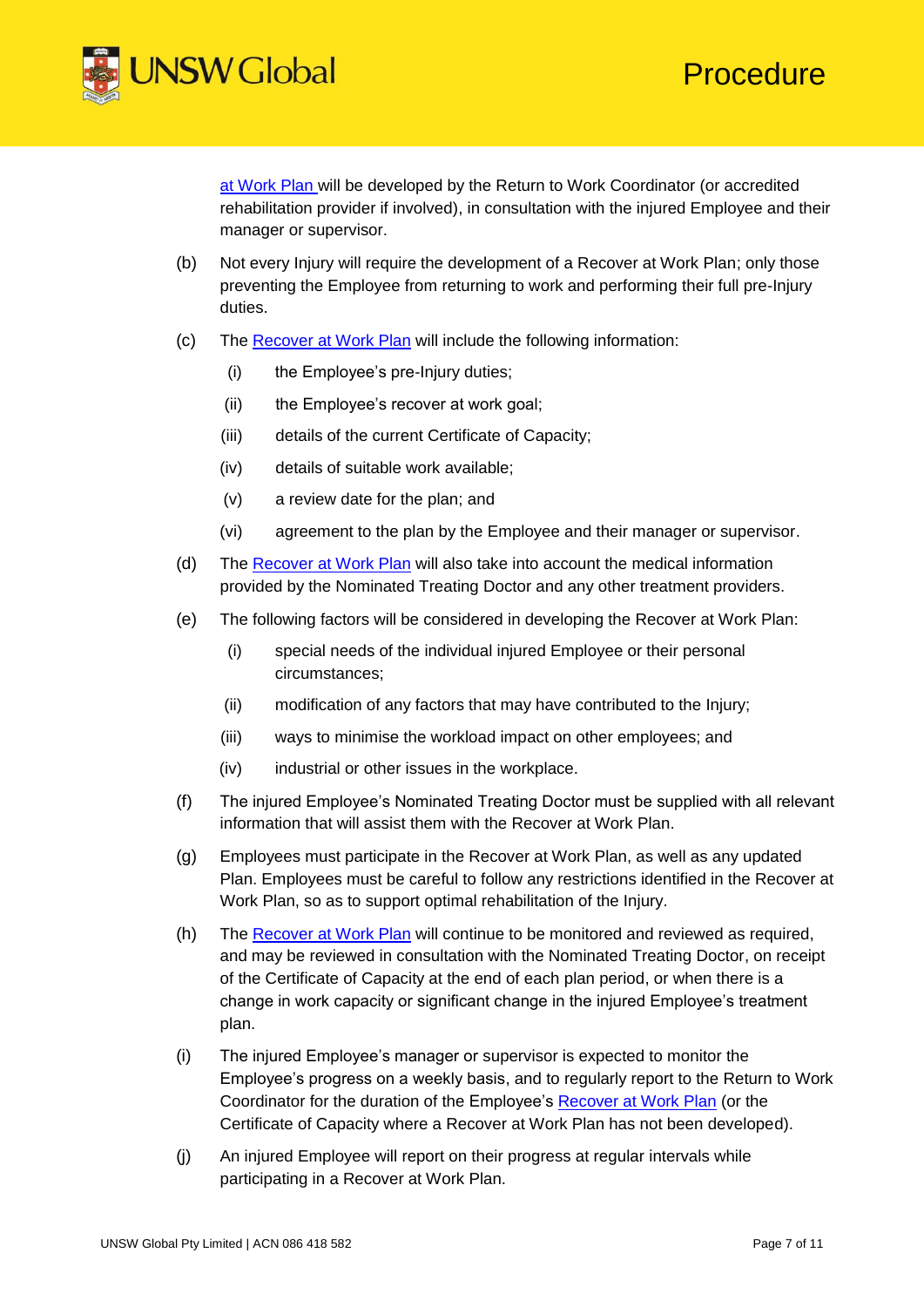



## **4.8 Significant Injuries and the Insurer's Injury Management Plan**

- Once the Insurer has been notified of a Significant Injury, the Insurer will initiate  $(a)$ action under its Injury Management Program within 3 working days of notification and must, in accordance with its Injury Management Program, make contact with the Employee, UNSW Global and the Employee's treating doctor.
- $(b)$ The Insurer must establish an Injury Management Plan for an Employee with a Significant Injury. The Injury Management Plan must be established in consultation with UNSW Global, the treating doctor and the Employee concerned, to the maximum extent that their cooperation and participation allow.
- $(c)$ The Insurer must provide UNSW Global and the injured Employee with information regarding the Injury Management Plan, and keep UNSW Global informed of significant steps taken or proposed to be taken under the Injury Management Plan.
- $(d)$ An Employee who has suffered a Significant Injury must:
	- (i) nominate a Nominated Treating Doctor or medical practice who is prepared to participate in the development of, and in the arrangements under, the Injury Management Plan;
	- (ii) authorise their Nominated Treating Doctor to provide relevant information to the Insurer or UNSW Global for the purposes of an Injury Management Plan;
	- (iii) participate and cooperate in the establishment of an Injury Management Plan; and
	- (iv) comply with any obligations imposed on them under the Injury Management Plan.
- $(e)$ UNSW Global must participate and cooperate in the establishment of an Injury Management Plan.
- UNSW Global must comply with any obligations imposed on it by or under an Injury  $(f)$ Management Plan.

### **4.9 Employee's Return to Work Obligations**

- $(a)$ An injured Employee who has current work capacity must, in cooperation with UNSW Global or the Insurer, make reasonable efforts to return to work in suitable employment or pre-Injury employment at UNSW Global or at another place of employment.
- $(b)$ If the Insurer considers that an injured Employee has not made reasonable efforts to return to work, the Insurer may elect to take various steps under the Workers Compensation Legislation, including:
	- (i) suspending the payment of compensation in the form of weekly payments to the Employee;
	- (ii) terminating the payment of compensation in the form of weekly payments to the Employee; or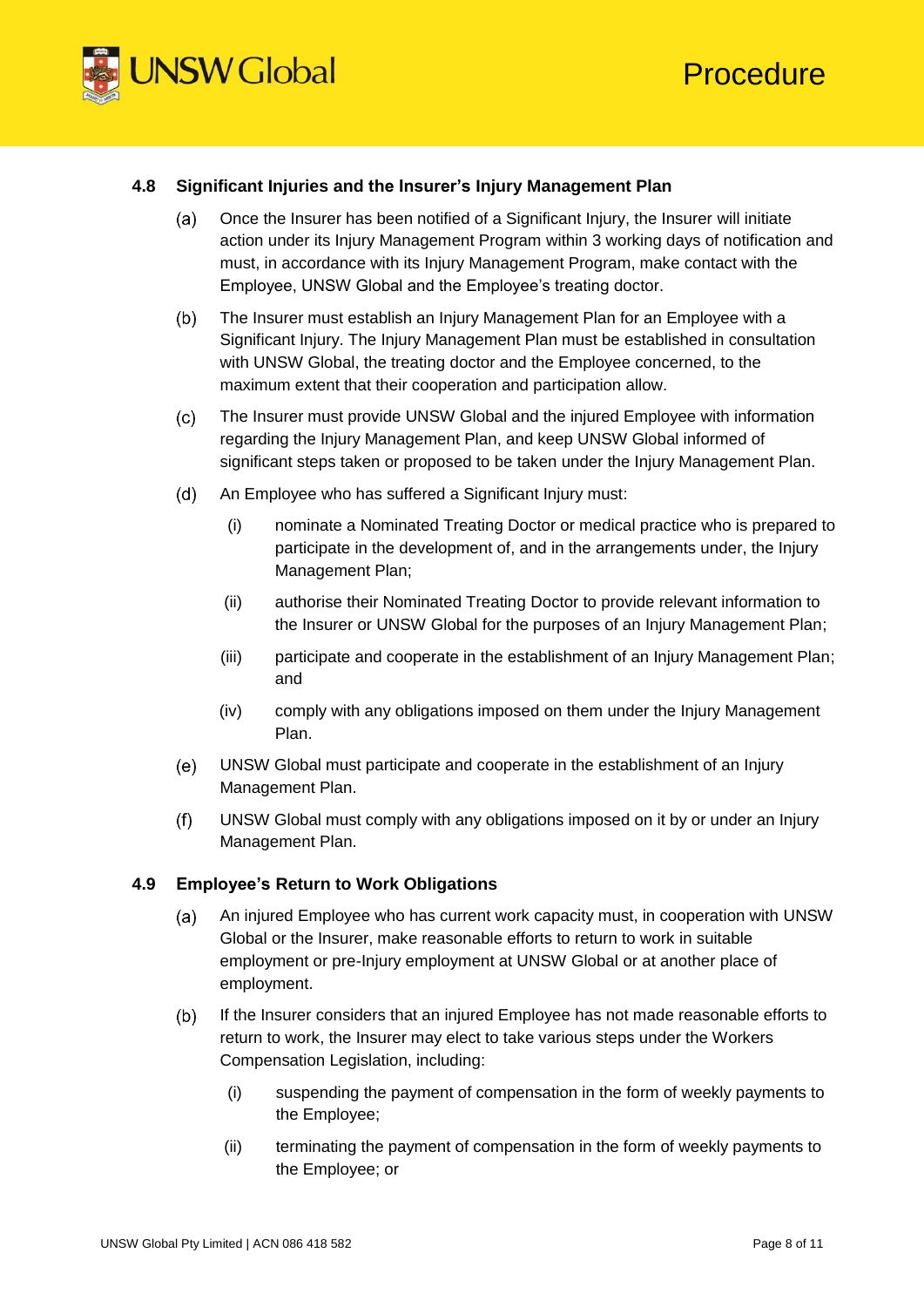

(iii) ceasing and determining the entitlement of the Employee to compensation in the form of weekly payments.

Further information regarding the process for taking these steps is set out in the Workers Compensation Legislation.

An injured Employee must schedule any medical treatment appointments outside of  $(c)$ work hours where possible. Any treatment that is required during working hours due to availability is to be negotiated with the Employee's supervisor or manager, with consideration of the operational requirements of their business unit.

## **4.10 Suitable Employment and Re-deployment Process**

- If an Employee who has been totally or partially incapacitated for work as a result of  $(a)$ an Injury is able to return to work, UNSW Global must, at the request of the Employee, provide Suitable Employment.
- $(b)$ So far as it is reasonably practicable, UNSW Global will provide Suitable Employment which is the same as, or equivalent to, the employment in which the Employee was at the time of Injury.
- Suitable Employment identified by UNSW Global will be provided to an injured  $(c)$ Employee on a temporary basis only. It will be monitored closely and regularly upgraded towards pre-Injury hours and duties where appropriate.
- $(d)$ UNSW Global is not required to provide Suitable Employment in the following circumstances:
	- (i) it is not reasonably practicable to provide such employment; or
	- (ii) the Employee voluntarily left the employment after the Injury happened; or
	- (iii) UNSW Global terminated the Employee's employment after the Injury happened (where unconnected with the Injury).
- $(e)$ UNSW Global will not terminate an injured Employee's employment within the first six months of Injury as a result of the Injury.
- $(f)$ When it is medically determined by the Nominated Treating Doctor or specialist that it is not appropriate for the injured Employee to return to their pre-Injury duties, permanent medical restrictions will need to be determined.
- When permanent medical restrictions are determined, consultation with the injured  $(q)$ Employee's supervisor or manager will be completed to determine if alternate duties are able to be offered, taking into account the operational needs of the business.
- $(h)$ The injured Employee will be referred to a rehabilitation provider where an assessment will be completed to further assist with the identification of other vocational skills for alternate employment either within UNSW Global or external to UNSW Global.
- $(i)$ In cases of redeployment, UNSW Global will consider accessing vocational programs administered by SIRA under the Workers Compensation Legislation.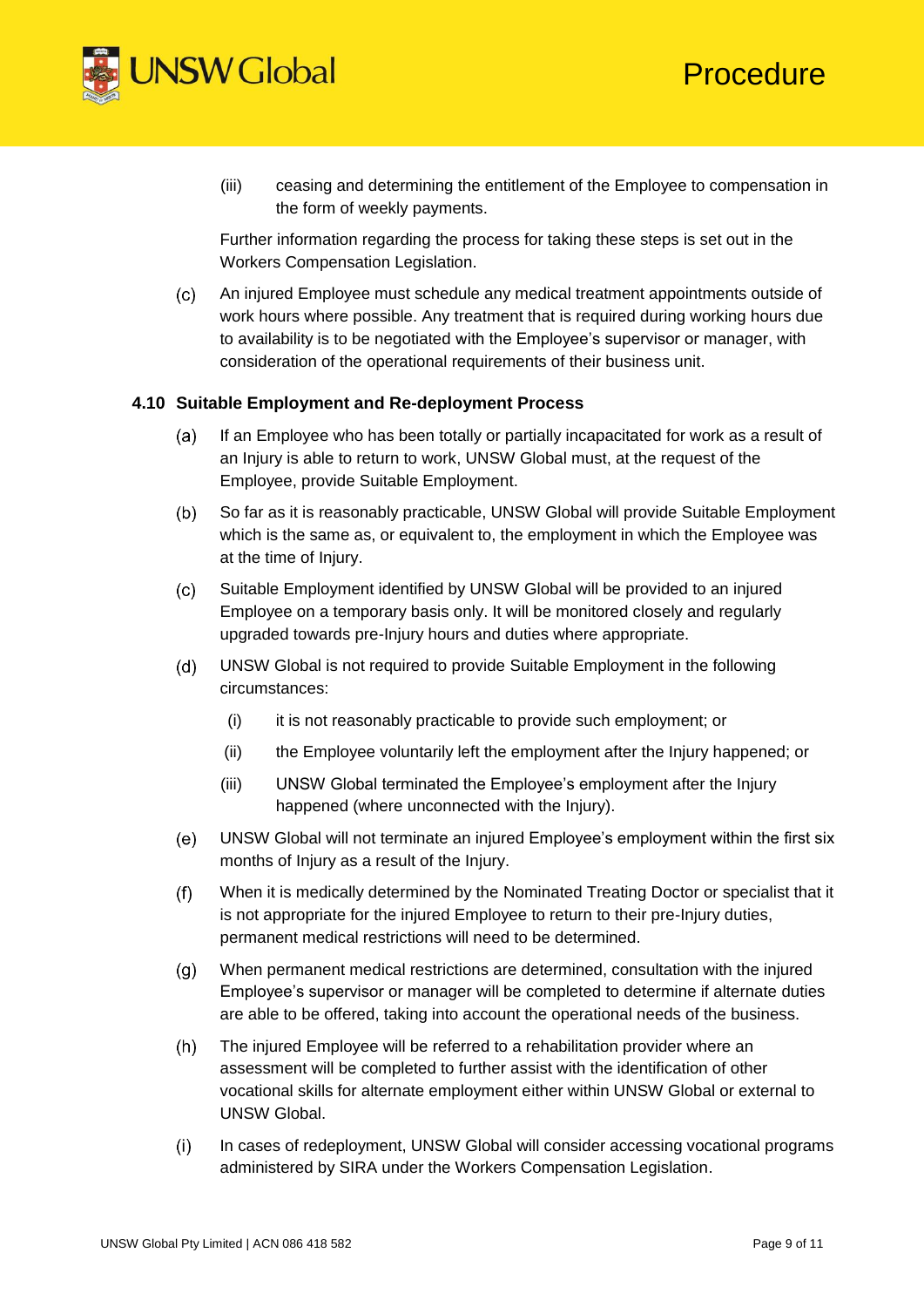

### **4.11 Finalisation of Workplace Injury Management**

- (a) UNSW Global will conclude Injury management upon:
	- (i) the injured Employee achieving the goal specified within the [Recover at Work](https://intranet.unswglobal.unsw.edu.au/Policy/Forms/Forms/AllItems.aspx?forms=R)  [Plan](https://intranet.unswglobal.unsw.edu.au/Policy/Forms/Forms/AllItems.aspx?forms=R) (or Certificate of Capacity if no Recover at Work Plan has been developed); or
	- (ii) the review date specified in the Certificate of Capacity, unless a further Certificate of Capacity is provided; or
	- (iii) the Insurer informs UNSW Global that the Workers Compensation claim has been finalised.
- (b) A closure letter will normally be sent by the Insurer to the injured Employee once there is confirmation that pre-Injury duties have been maintained without the need for ongoing treatment.
- (c) Injury management may also conclude in other circumstances, including but not limited to:
	- (i) the Employee is unable to continue to participate in Injury management activities for reasons unconnected with the workplace Injury;
	- (ii) the Employee has achieved maximum medical improvement and is considered likely to gain no further benefit from continued rehabilitation;
	- (iii) the Employee's Workers Compensation claim is ended by way of legal determination or settlement; or
	- (iv) the Employee resigns from employment with UNSW Global for reasons unconnected with their Injury or Workers Compensation claim.

### **4.12 Record Keeping**

- $(a)$ UNSW Global will maintain records relating to the [Register of Injuries](https://intranet.unswglobal.unsw.edu.au/Policy/Forms/Forms/AllItems.aspx?forms=R) and [WHS](https://intranet.unswglobal.unsw.edu.au/Policy/Forms/Forms/AllItems.aspx?forms=W)  [Incident Report and Investigation Forms](https://intranet.unswglobal.unsw.edu.au/Policy/Forms/Forms/AllItems.aspx?forms=W) for 5 years.
- Records relating to Workers Compensation claims not involving serious personal  $(b)$ injury or incapacity must be retained for 25 years after the action is completed.

### **5 Procedure Implementation**

- $(a)$ The UNSW Global Executive Team is collectively responsible for the implementation of this Procedure.
- The Head of Human Resources is responsible for the coordination of implementation  $(b)$ actions relating to this Procedure.
- $(c)$ The UNSW Global WHS Committee exercises a consultation oversight on behalf of employees.

### **6 Procedure Review**

This Procedure is due for review three (3) years from date of approval.